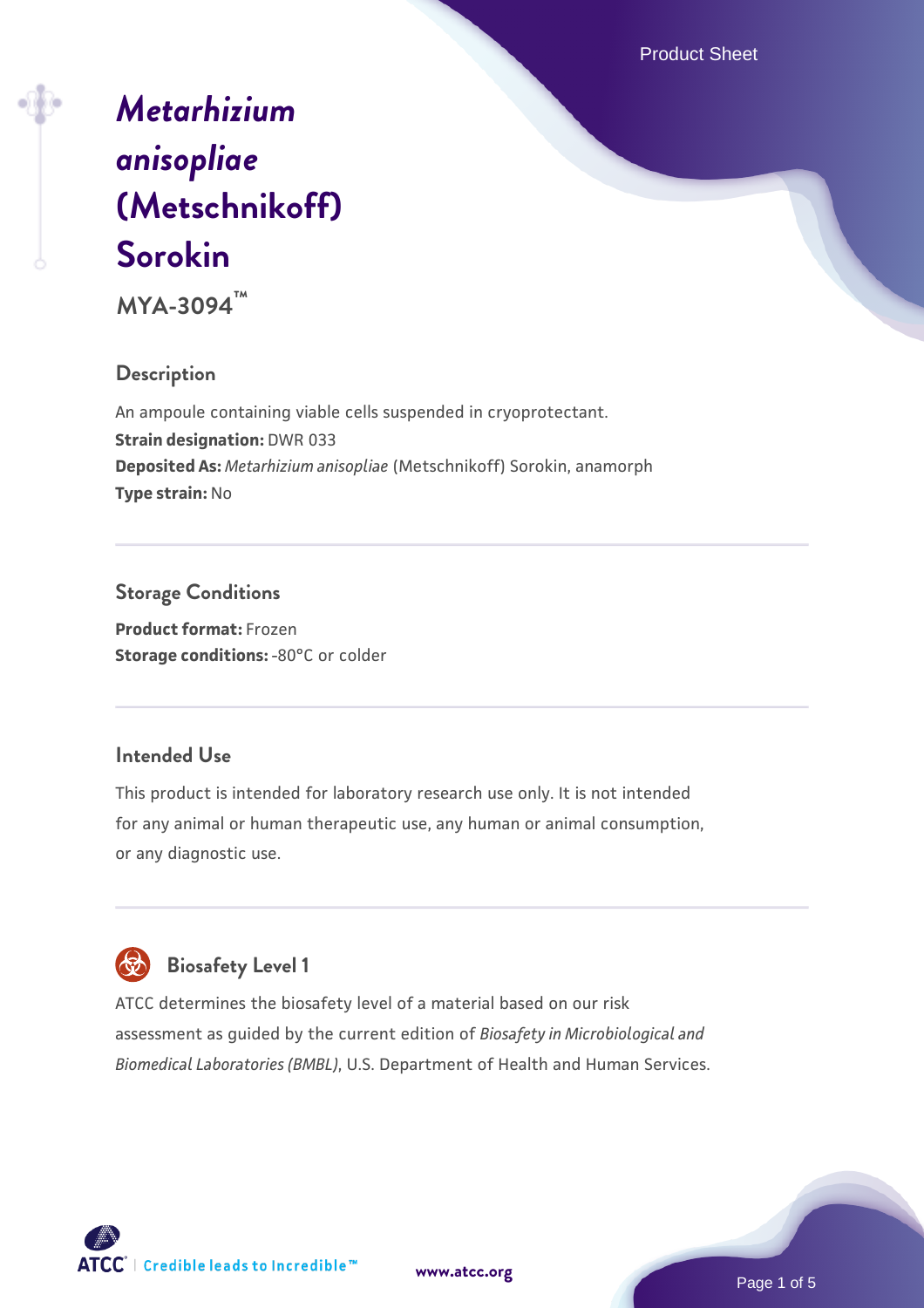#### *[Metarhizium anisopliae](https://www.atcc.org/products/mya-3094)* [\(Metschnikoff\) Sorokin](https://www.atcc.org/products/mya-3094) **MYA-3094**

It is your responsibility to understand the hazards associated with the material per your organization's policies and procedures as well as any other applicable regulations as enforced by your local or national agencies.

ATCC highly recommends that appropriate personal protective equipment is always used when handling vials. For cultures that require storage in liquid nitrogen, it is important to note that some vials may leak when submersed in liquid nitrogen and will slowly fill with liquid nitrogen. Upon thawing, the conversion of the liquid nitrogen back to its gas phase may result in the vial exploding or blowing off its cap with dangerous force creating flying debris. Unless necessary, ATCC recommends that these cultures be stored in the vapor phase of liquid nitrogen rather than submersed in liquid nitrogen.

#### **Certificate of Analysis**

For batch-specific test results, refer to the applicable certificate of analysis that can be found at www.atcc.org.

#### **Handling Procedures**

**Frozen ampoules** packed in dry ice should either be thawed immediately or stored in liquid nitrogen. If liquid nitrogen storage facilities are not available, frozen ampoules may be stored at or below -70°C for approximately one week. **Do not under any circumstance store frozen ampoules at refrigerator freezer temperatures (generally -20°C). Storage of frozen material at this temperature will result in the death of the culture.**

1. To thaw a frozen ampoule, place in a **25°C to 30°C** water bath, until just thawed **(approximately 5 minutes)**. Immerse the ampoule just sufficient to cover the frozen material. Do not agitate the ampoule.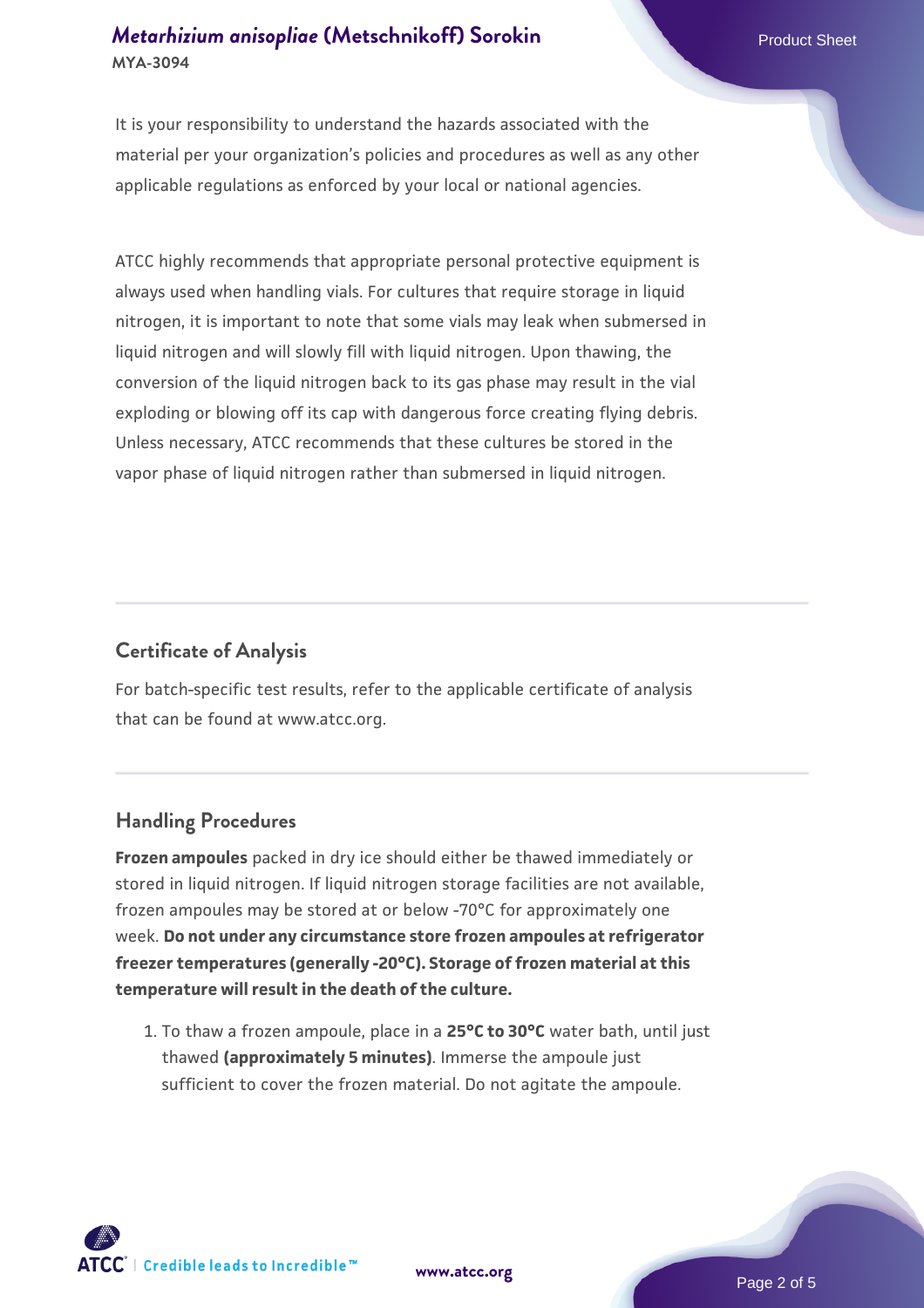#### *[Metarhizium anisopliae](https://www.atcc.org/products/mya-3094)* [\(Metschnikoff\) Sorokin](https://www.atcc.org/products/mya-3094) **MYA-3094**

- 2. Immediately after thawing, wipe down ampoule with 70% ethanol and aseptically transfer at least 50 µL (or 2-3 agar cubes) of the content onto a plate or broth with medium recommended.
- 3. Incubate the inoculum/strain at the temperature and conditions recommended.
- 4. Inspect for growth of the inoculum/strain regularly for up to 4 weeks. The time necessary for significant growth will vary from strain to strain.

#### **Material Citation**

If use of this material results in a scientific publication, please cite the material in the following manner: *Metarhizium anisopliae* (Metschnikoff) Sorokin (ATCC MYA-3094)

#### **References**

References and other information relating to this material are available at www.atcc.org.

#### **Warranty**

The product is provided 'AS IS' and the viability of ATCC® products is warranted for 30 days from the date of shipment, provided that the customer has stored and handled the product according to the information included on the product information sheet, website, and Certificate of Analysis. For living cultures, ATCC lists the media formulation and reagents that have been found to be effective for the product. While other unspecified media and reagents may also produce satisfactory results, a change in the ATCC and/or depositor-recommended protocols may affect the recovery, growth, and/or function of the product. If an alternative medium formulation or reagent is used, the ATCC warranty for viability is no longer



**[www.atcc.org](http://www.atcc.org)**

Page 3 of 5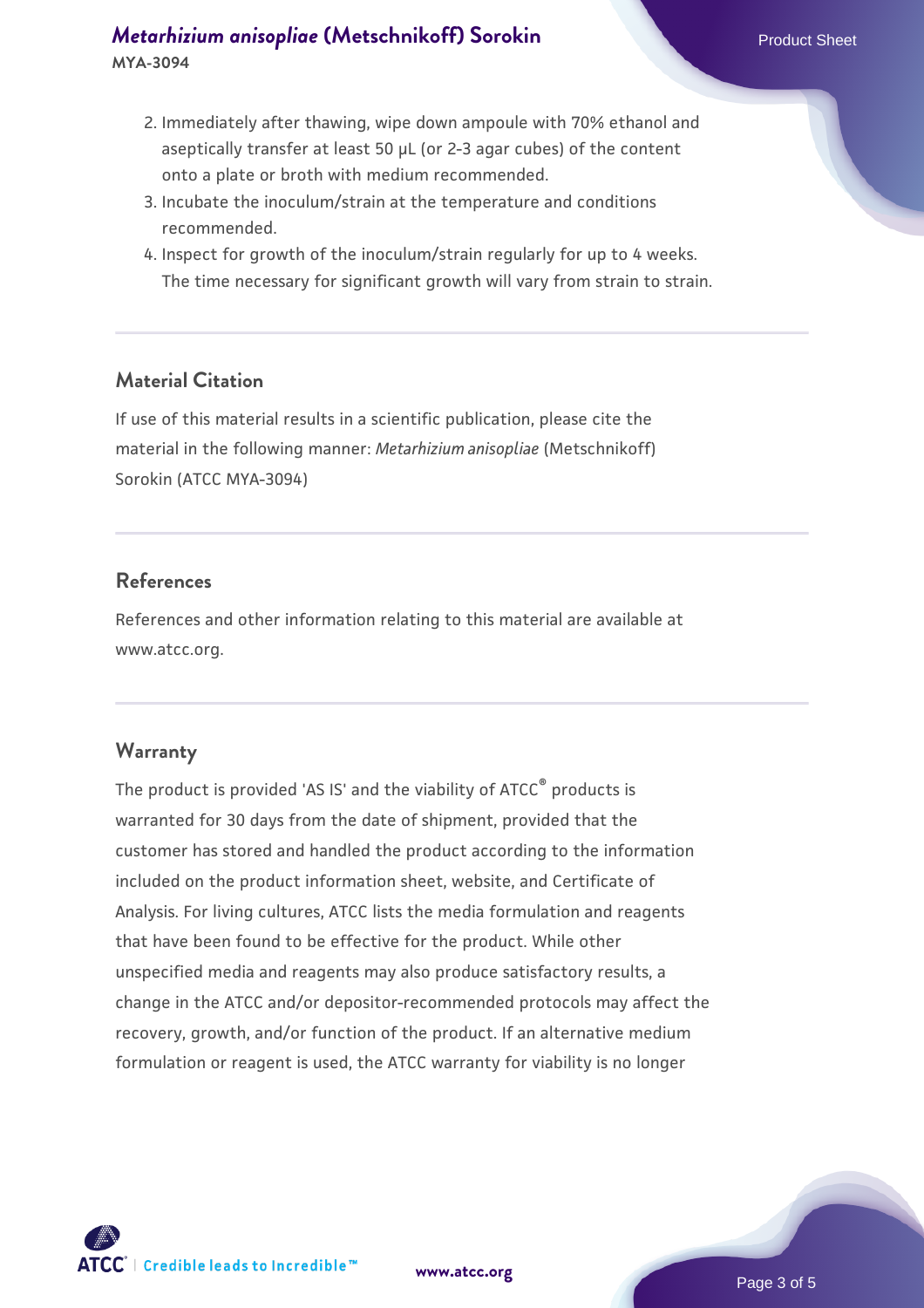valid. Except as expressly set forth herein, no other warranties of any kind are provided, express or implied, including, but not limited to, any implied warranties of merchantability, fitness for a particular purpose, manufacture according to cGMP standards, typicality, safety, accuracy, and/or noninfringement.

#### **Disclaimers**

This product is intended for laboratory research use only. It is not intended for any animal or human therapeutic use, any human or animal consumption, or any diagnostic use. Any proposed commercial use is prohibited without a license from ATCC.

While ATCC uses reasonable efforts to include accurate and up-to-date information on this product sheet, ATCC makes no warranties or representations as to its accuracy. Citations from scientific literature and patents are provided for informational purposes only. ATCC does not warrant that such information has been confirmed to be accurate or complete and the customer bears the sole responsibility of confirming the accuracy and completeness of any such information.

This product is sent on the condition that the customer is responsible for and assumes all risk and responsibility in connection with the receipt, handling, storage, disposal, and use of the ATCC product including without limitation taking all appropriate safety and handling precautions to minimize health or environmental risk. As a condition of receiving the material, the customer agrees that any activity undertaken with the ATCC product and any progeny or modifications will be conducted in compliance with all applicable laws, regulations, and guidelines. This product is provided 'AS IS' with no representations or warranties whatsoever except as expressly set forth herein and in no event shall ATCC, its parents, subsidiaries, directors, officers, agents, employees, assigns, successors, and affiliates be liable for indirect, special, incidental, or consequential damages of any kind in connection with or arising out of the customer's use of the product. While reasonable effort is made to ensure authenticity and reliability of materials on deposit, ATCC is not liable for damages arising from the misidentification or